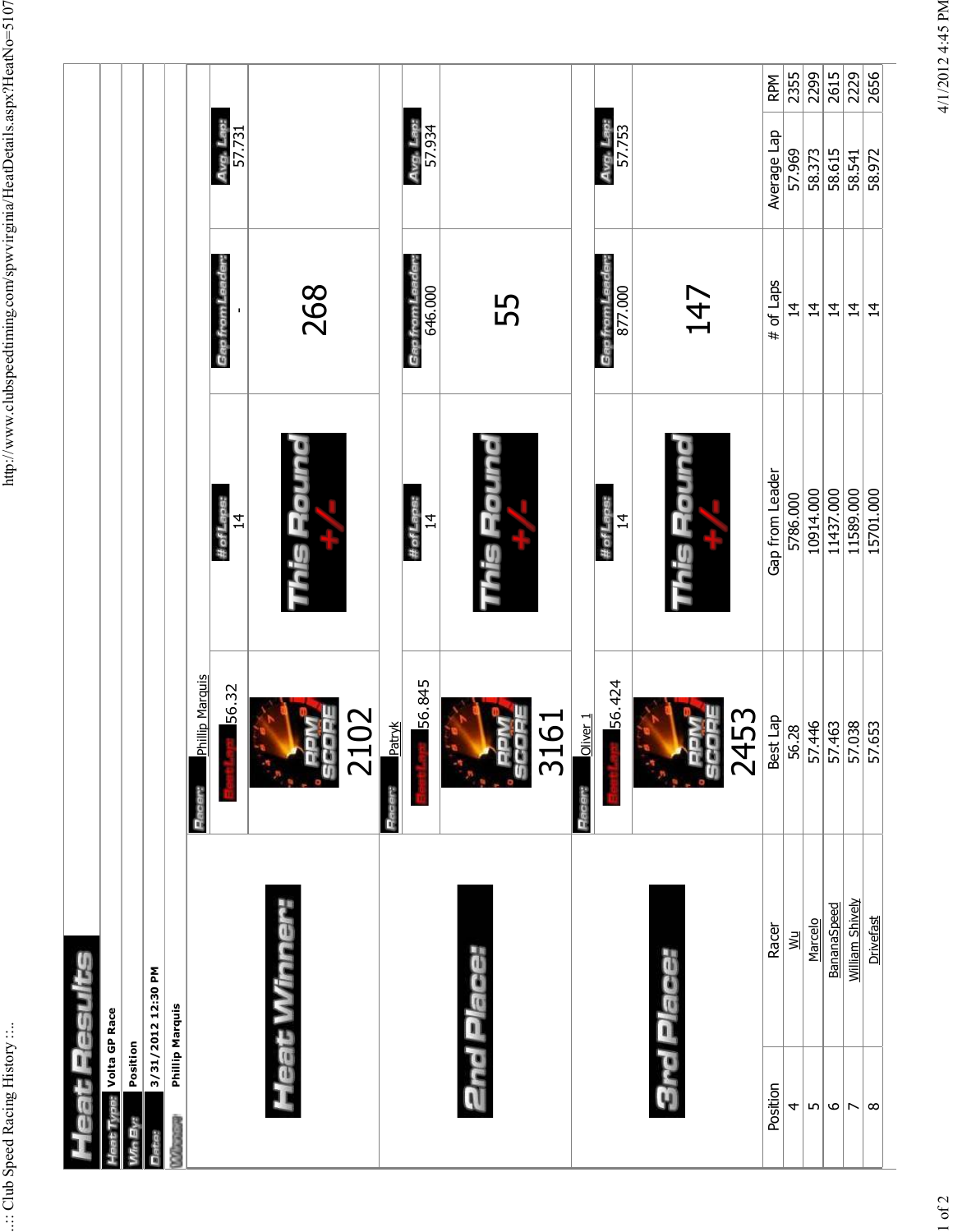.:: Club Speed Racing History ::..

http://www.clubspeedtiming.com/spwvirginia/HeatDetails.aspx?HeatNo=5107 ..:: Club Speed Racing History ::.. http://www.clubspeedtiming.com/spwvirginia/HeatDetails.aspx?HeatNo=5107

| 1789           | 1851           | 2070           | 1069           | 1729      | 1478           | 2158           | $\begin{array}{c} 58.266 \\ 113 \\ 58.526 \\ 121 \\ 57.613 \\ \end{array}$<br>$\begin{array}{l} 3.27\\ 3.37\\ 3.47\\ 3.59\\ 4.51\\ 4.52\\ 5.43\\ 5.44\\ 5.45\\ 5.47\\ 5.47\\ 5.47\\ 5.47\\ 5.47\\ 5.47\\ 5.47\\ 5.47\\ 5.47\\ 5.47\\ 5.47\\ 5.47\\ 5.47\\ 5.47\\ 5.47\\ 5.47\\ 5.47\\ 5.47\\ 5.47\\ 5.47\\ 5.47\\ 5.47\\ 5.47\\ 5.47\\ 5.47\\ 5.47\\ 5.$<br>58.422<br>[10]<br>61.45<br>[10]<br>$14\frac{58.952}{[10]}$<br>57.874<br>[10]<br>58.284<br>[10]<br><b>Brent</b><br>Talley<br>$\overline{c}$<br>$\Xi$<br>급<br>∞<br>ᡡ                                                                                                                                                                                                                                                                                                                                                                                                                                                                                                                                              |
|----------------|----------------|----------------|----------------|-----------|----------------|----------------|-----------------------------------------------------------------------------------------------------------------------------------------------------------------------------------------------------------------------------------------------------------------------------------------------------------------------------------------------------------------------------------------------------------------------------------------------------------------------------------------------------------------------------------------------------------------------------------------------------------------------------------------------------------------------------------------------------------------------------------------------------------------------------------------------------------------------------------------------------------------------------------------------------------------------------------------------------------------------------------------------------------------------------------------------------------------------------|
| 59.39          | 59.127         | 59.3           | 59.994         | 60.256    | 60.676         | 58.615         | <b>SAA</b><br><b>2008 -</b> 3000 - 3000 - 3000 - 3000 - 3000 - 3000 - 3000 - 3000 - 3000 - 3000 - 3000 - 3000 - 3000 - 3000<br>2008 - 3000 - 3000 - 3000 - 3000 - 3000 - 3000 - 3000 - 3000 - 3000 - 3000 - 3000 - 3000 - 3000 - 3000 - 3000<br>2                                                                                                                                                                                                                                                                                                                                                                                                                                                                                                                                                                                                                                                                                                                                                                                                                           |
|                |                |                |                |           |                |                | Marquis<br>Phillip                                                                                                                                                                                                                                                                                                                                                                                                                                                                                                                                                                                                                                                                                                                                                                                                                                                                                                                                                                                                                                                          |
| $\overline{4}$ | $\vec{4}$      | 4              | $\vec{a}$      | 4         | $\vec{4}$      | თ              | Matthew<br>$\vec{4}$                                                                                                                                                                                                                                                                                                                                                                                                                                                                                                                                                                                                                                                                                                                                                                                                                                                                                                                                                                                                                                                        |
|                |                |                |                |           |                |                | William                                                                                                                                                                                                                                                                                                                                                                                                                                                                                                                                                                                                                                                                                                                                                                                                                                                                                                                                                                                                                                                                     |
|                |                |                |                |           |                |                | $\begin{array}{l} \mathfrak{F}_{3}^{1}\simeq\mathfrak{F}_{3}^{1}\simeq\mathfrak{F}_{3}^{1}\simeq\mathfrak{F}_{3}^{1}\simeq\mathfrak{F}_{3}^{1}\simeq\mathfrak{F}_{3}^{1}\simeq\mathfrak{F}_{3}^{1}\simeq\mathfrak{F}_{3}^{1}\simeq\mathfrak{F}_{3}^{1}\simeq\mathfrak{F}_{3}^{1}\simeq\mathfrak{F}_{3}^{1}\simeq\mathfrak{F}_{3}^{1}\simeq\mathfrak{F}_{3}^{1}\simeq\mathfrak{F}_{3}^{1}\simeq\mathfr$<br>Gits<br>$\overline{a}$<br>4                                                                                                                                                                                                                                                                                                                                                                                                                                                                                                                                                                                                                                       |
| 22894.000      | 23090.000      | 23360.000      | 34311.000      | 37252.000 | 44597.000      | 5              | 58.538<br>[8]<br><b>Drivefast</b><br>$\Omega$<br>$\overline{c}$<br>$\mathfrak{D}$<br>4                                                                                                                                                                                                                                                                                                                                                                                                                                                                                                                                                                                                                                                                                                                                                                                                                                                                                                                                                                                      |
|                |                |                |                |           |                |                | Marcelo<br>$14\frac{57.876}{[5]}$                                                                                                                                                                                                                                                                                                                                                                                                                                                                                                                                                                                                                                                                                                                                                                                                                                                                                                                                                                                                                                           |
|                |                |                |                |           |                |                | Philippe<br>59 [9]<br>$\vec{4}$                                                                                                                                                                                                                                                                                                                                                                                                                                                                                                                                                                                                                                                                                                                                                                                                                                                                                                                                                                                                                                             |
| 58.076         | 57.421         | 57.557         | 57.756         | 57.445    | 59.73          | 57.281         | $\begin{array}{l} 621 \\ 631 \\ 641 \\ 652 \\ 661 \\ 672 \\ 681 \\ 692 \\ 613 \\ 621 \\ 632 \\ 643 \\ 654 \\ 661 \\ 672 \\ 681 \\ 693 \\ 694 \\ 695 \\ 614 \\ 621 \\ 632 \\ 643 \\ 654 \\ 674 \\ 681 \\ 693 \\ 614 \\ 622 \\ 633 \\ 643 \\ 654 \\ 674 \\ 683 \\ 693 \\ 694 \\ 694 \\ 695 \\ 696 \\ 696 \\ 697 \\ 698 \\ 69$<br>$60.421$<br>[14]<br>$60.227$<br>[14]<br>60.213<br>[14]<br><b>Ary</b><br>63.167<br>[13]<br>62.604<br>[15]<br>$\overline{4}$<br>$\mathfrak{u}$                                                                                                                                                                                                                                                                                                                                                                                                                                                                                                                                                                                                 |
|                |                |                |                |           |                |                | 59.108<br>57.756<br>58.154<br>[12]<br>58.806<br>58.116<br>58.069<br>60.475<br>58.605<br>[12]<br>57.821<br>[11]<br>70.358<br>58.994<br>59.041<br>[12]<br>$60.151$ [12]<br>64.467<br>[15]<br>$[13]$<br>$[12]$<br>$[13]$<br>$[12]$<br>$[13]$<br>$[12]$<br>$[12]$<br><b>Alex</b><br>$\overline{c}$<br>$\mathbf{u}$<br>$\vec{4}$<br>$\Omega$<br>$\sim$<br>븝<br>S<br>م<br>Б<br>4<br>↖<br>∞<br>ᡡ                                                                                                                                                                                                                                                                                                                                                                                                                                                                                                                                                                                                                                                                                   |
| Philippe       | Brent Talley   | Odise Adams Jr | Alex           | Gits      | Ary            | Matthew        | <b>BananaSpeed</b><br>57.804 [6]<br>ලු<br>6<br>64.044 [5]<br>叵<br>⊡<br>叵<br>ਦ<br>區<br>區<br>58.233 [6]<br>[6]<br>叵<br>5<br>57.529<br>58.771<br>58.659<br>57.463<br>57.925<br>59.471<br>57.673<br>58.442<br>57.759<br>.253<br>58.59<br>$\Omega$                                                                                                                                                                                                                                                                                                                                                                                                                                                                                                                                                                                                                                                                                                                                                                                                                               |
|                |                |                |                |           |                |                | $\begin{array}{cc} 56.922 \\ 7 & 11 \\ 8 & 56.964 \\ 8 & 57.097 \\ 9 & 57.097 \\ 10 & 11 \\ 11 & 57.775 \\ 11 & 57.775 \\ 12 & 11 \\ 13 & 14 \end{array}$<br>$\begin{array}{c} 57.487 \\ [1] \\ 56.962 \\ [1] \end{array}$<br>$4\frac{57.595}{[3]}$ $14\frac{57.546}{\ldots}$<br>57.661<br>[1]<br><b>Patryk</b><br>1 62.721<br>[1]<br>58.211<br>57.58<br>57.58<br>$12\,$ $^{58.921}_{[1]}$<br>$13\begin{array}{c} 58.391 \\[2pt] 12\end{array}$<br>م<br>ო                                                                                                                                                                                                                                                                                                                                                                                                                                                                                                                                                                                                                   |
|                |                |                |                |           |                |                | Lan Times by Racer<br>اب<br>, 57.967<br>[3]<br>$11\,$ $56.442$ $[3]$<br>$12\,\frac{57.785}{[3]}$<br>59.769<br>$\begin{bmatrix} 56.424 & 8 \\ 131 & 8 \\ 57.26 & 1 \\ 10 & 57.26 \\ 10 & 56.697 \\ 10 & 10 \\ 10 & 10 \end{bmatrix}$<br>$[$ 4]<br>$[$ 4]<br>57.124<br>[3]<br>56.815<br>[3]<br>57.893<br>[4]<br>$57.832$<br>[3]<br>$57.011$ $[4]$<br>Oliver <sub>1</sub><br>[4]<br>$\mathfrak{D}$<br>4<br>$\overline{4}$<br>m<br>G<br>S                                                                                                                                                                                                                                                                                                                                                                                                                                                                                                                                                                                                                                       |
| G              | $\overline{a}$ | $\Xi$          | $\overline{c}$ | 13        | $\overline{4}$ | $\overline{1}$ | 56.848<br>$13\frac{56.855}{[4]}$<br>$9$ 56.849<br>$10$ 57.633<br>$10$ 57.633<br>$11$ 56.893<br>$11$ $[4]$<br>$12\frac{56.728}{[4]}$<br>57.948<br>[9]<br>56.28<br>58.579<br>[8]<br>62.155<br>$[9] \atop [9,401]{}$<br>57.411<br>[7]<br>59.127<br>[10]<br>59.86<br>$[10] \centering% \includegraphics[width=1\textwidth]{images/TransY.pdf} \caption{The first two two different values of $y$ and $y$ and $z$ are the same as in Figure~\ref{fig:map}(a) and the second two different values of $y$ and $y$ are the same as in Figure~\ref{fig:map}(b) and the third two different values of $y$ and $y$ are the same as in Figure~\ref{fig:map}(c) and the third two different values of $y$ and $y$ are the same as in Figure~\ref{fig:map}(d) and the third two different values of $y$ are the same as in Figure~\ref{fig:map}(e) and the third two different values of $y$ are the same as in Figure~\ref{fig:map}(e) and the third two different values of $y$ are the same as inFigure$<br>$[10]$<br>Š<br>4<br>ڡ<br>$\sim$<br>ო<br>ഗ<br>$\overline{\phantom{0}}$<br>∞ |

 $2$  of  $2$ 

4/1/2012 4:45 PM 2 of 2 4:45 PM 2012 4:45 PM